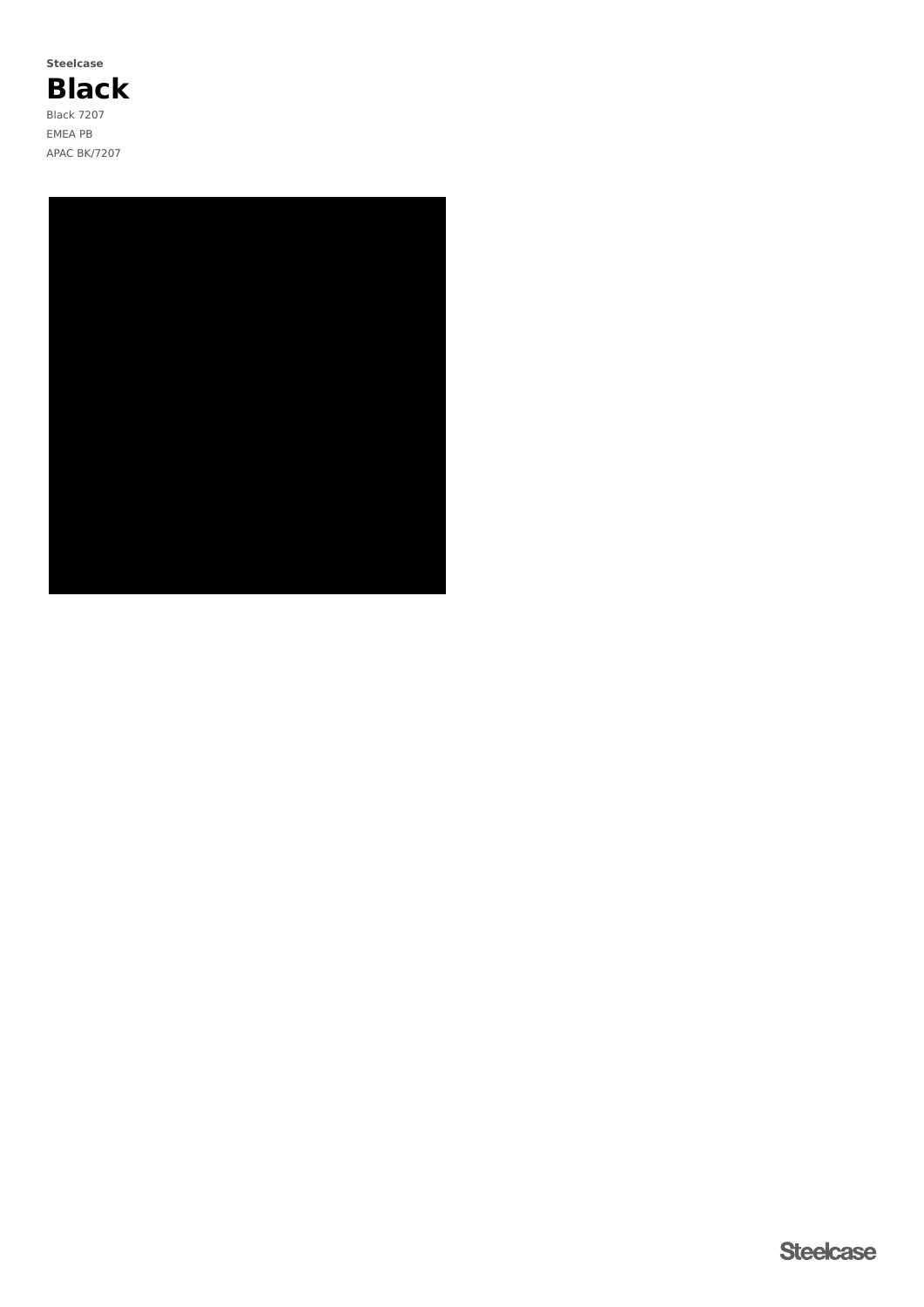## **OVERVIEW**

| <b>Material Type</b> | <b>Textured Paint</b>                                         |
|----------------------|---------------------------------------------------------------|
| Price                | Paint 1                                                       |
| Offering             | <b>Standard Surfaces</b>                                      |
| <b>Brand</b>         | Steelcase, Steelcase Health, Coalesse, West<br>Elm, Orangebox |
| Global Availability  | Americas, Asia Pacific, Europe, Middle East,<br>Africa        |

## **SPECS**

|        | the control of the control of the control of the control of the control of the control of                                                                                                                                     |  | $\sim$                            |
|--------|-------------------------------------------------------------------------------------------------------------------------------------------------------------------------------------------------------------------------------|--|-----------------------------------|
|        | the control of the control of the control of the control of the control of the control of the control of the control of the control of the control of the control of the control of the control of the control of the control |  | the control of the control of the |
|        |                                                                                                                                                                                                                               |  |                                   |
| $\sim$ |                                                                                                                                                                                                                               |  |                                   |
|        |                                                                                                                                                                                                                               |  |                                   |

# **CHARACTERISTICS**